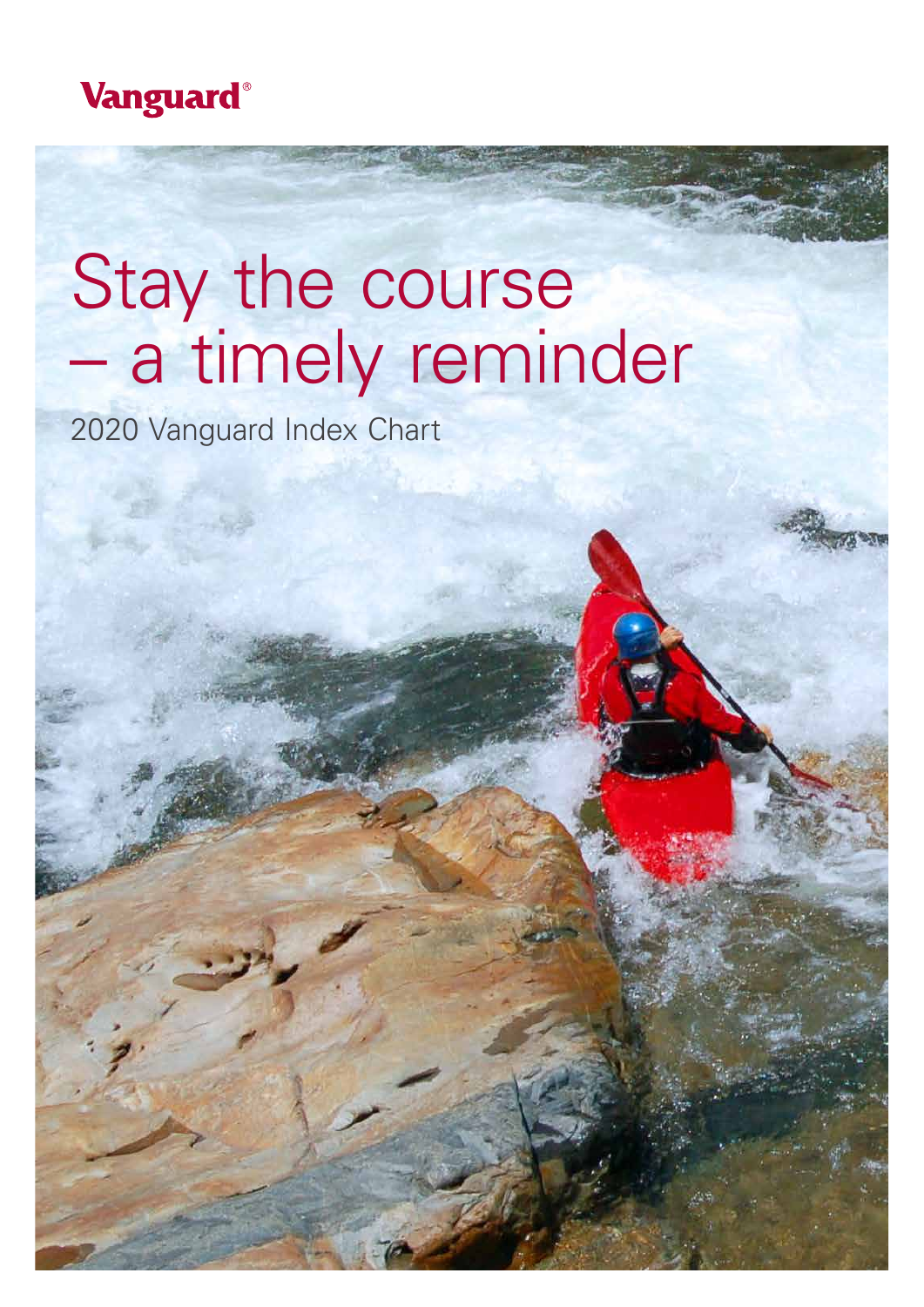## Where will your goals take you?

Recent events have illustrated just how volatile investment markets can become over very short periods of time.

Yet, while short-term market conditions tend to grab headlines, for investors it's the long-term story that really counts. As the 2020 Vanguard Index Chart shows clearly, while markets do fluctuate on a daily basis, asset values have steadily increased over the last 30 years.

Although the short-term behaviour of investment markets can't be controlled, investors should focus on the things they can control. These include having a long-term plan, diversification across multiple asset classes, minimising costs, and diligently staying the course.

### Invest for the long term

Market cycles play out against a backdrop of economic, social and political events and many investors can't resist trying to assign causes to every hiccup in the markets. But it's often impossible to explain market activities until long after the dust has settled.

Markets are unpredictable and trying to time them means you must get two important decisions right: when to get out and when to get back in. This means there is a risk of having to pay a higher price to get back into the market, as well as missing out on the growth from any market recovery.

Allowing emotions to drive investment decisions, be it overconfidence in rising markets or fear in falling markets, rarely serves investors well.

Historical market returns show that those who ignore the emotional swirl of short-term market conditions and focus on the long term are rewarded for their patience and discipline.

### **Diversify**

The index chart illustrates the benefit of diversifying investments across asset classes to help reduce volatility and smooth out returns over time.

Diversification often starts by investing across different asset classes but it also includes holding a spread of investments within an asset class across a range of companies, industries and even countries.

While this strategy doesn't protect a portfolio against negative returns, it does reduce the impact of poorly performing asset classes.

### Keep costs low

Cost remains one of the most important factors in successful investing, in any market cycle. It's why low-cost funds tend to deliver better returns than high-cost funds over time.

At Vanguard we regularly review our funds for ways to reduce costs and give investors their best chance of success. After all, every dollar you save in fees is a dollar more in your pocket.

*Investment wisdom*

66 Stay the course. No matter what happens, stick to your program. I've said "stay the course" a thousand times, and meant it every time. It is the most important single piece of investment wisdom I can give to you.

### **John C Bogle**

#### Founder of Vanguard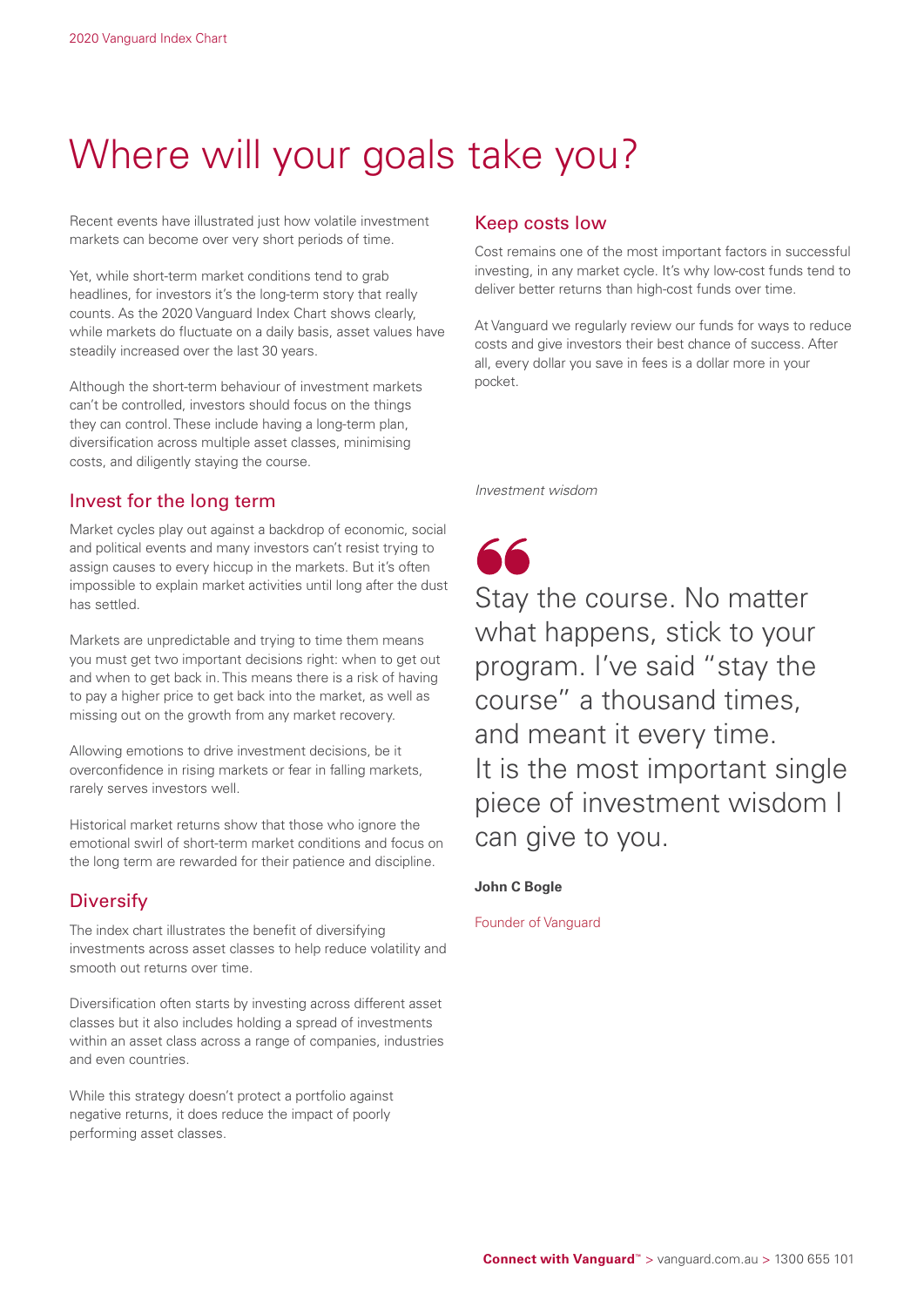© Copyright 2020 Andex Charts Pty Ltd. Reproduction either in whole or in © Copyright 2020 Andex Charts Pty Ltd. Reproduction either in whole or in part is expressly prohibited without the written permission of Andex<br>Charts Pty Ltd. (www.andex.com.au or call 1800 242 787)

# 2020 Vanguard Index Chart 2020 Vanguard Index Chart

### **Connect with Vanguard™** > vanguard.com.au > 1300 655 101 **Connect with Vanguard™** > vanguard.com.au > 1300 655 101

Sources: Australian Bureau of Statistics, Bloomberg Finance L.P., Melbourne Institute of Applied Economic & Social Research, MSCI Inc., Standard & Poor's, VMM Reuters. Notes: 1. Per annum total returns to 30 June 2020 exce Disclaimer: The information contained herein is intended for informational purposes only. It is not intended as investment advice, and must not be relied upon as such. No responsibility is accepted for inaccuracies. Past p Sources: Australian Bureau of Statistics, Bloomberg Finance L.P., Melbourne Institute of Applied Economic & Social Research, MSCI Inc., Standard & Poor's, WM Reuters. Notes: 1. Per annum total returns to 30 June 2020 excep



**Andex** Charts Pty Ltd.

### Market returns - 1 July 1990 to 30 June 2020 Market returns - 1 July 1990 to 30 June 2020

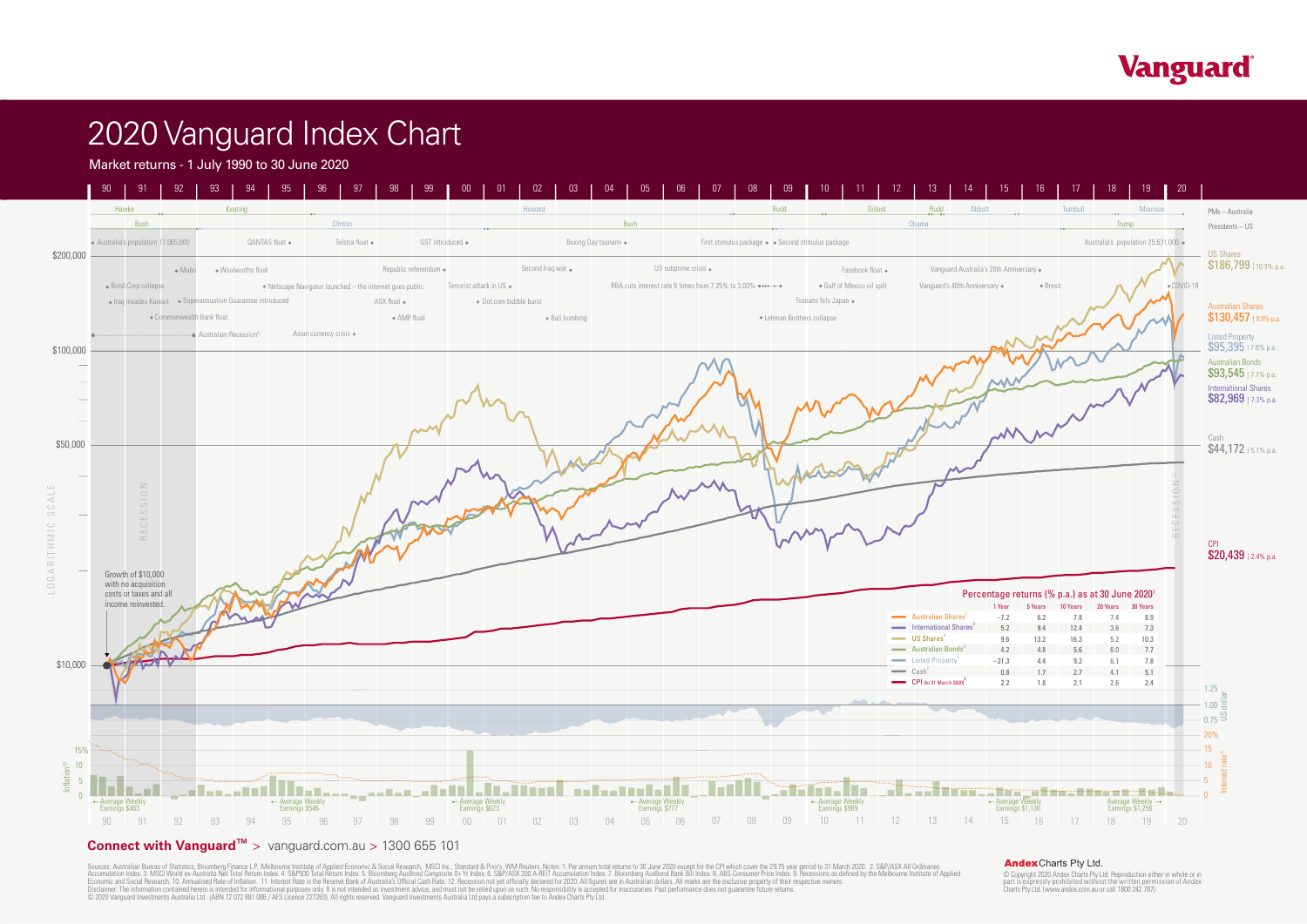### Our perspective on diversification

The table below shows the performance of various asset classes over the past 30 years. When deciding where to invest, it is important investors understand that the best and worst performing asset classes will often vary from one year to the next. Having a diversified mix of investments across multiple asset classes can help smooth out returns over time. The table also reinforces the importance of sticking to an investment strategy and focusing on the long term. For example, Australian listed property was the strongestperforming asset class in 2019, returning an impressive 19.3 per cent. By 2020 however, Australian listed property had become the worst-performing asset class with a negative return of 21.3 per cent. This demonstrates the danger in chasing last year's returns.

### Financial year total returns (%) for the major asset classes

| Year        | Australian<br><b>Shares</b> | International<br>Shares | International<br><b>Shares</b><br>$(Hedged)^1$ | <b>US Shares</b> | Australian<br><b>Bonds</b> | International<br><b>Bonds</b><br>(Hedged) <sup>2</sup> | Cash    | Australian<br>Listed<br>Property | International<br>Listed<br>Property <sup>3</sup> |
|-------------|-----------------------------|-------------------------|------------------------------------------------|------------------|----------------------------|--------------------------------------------------------|---------|----------------------------------|--------------------------------------------------|
| 1991        | 5.9                         | $-2.0$                  | $-5.8$                                         | 10.8             | 22.4                       | 15.3                                                   | 13.5    | 7.7                              | $-15.9$                                          |
| 1992        | 13.0                        | 7.1                     | $-3.0$                                         | 16.5             | 22.0                       | 15.8                                                   | 9.0     | 14.7                             | 6.9                                              |
| 1993        | 8.7                         | 31.8                    | 17.3                                           | 27.9             | 13.9                       | 14.7                                                   | 5.9     | 17.1                             | 28.3                                             |
| 1994        | 15.5                        | $0.0\,$                 | 6.7                                            | $-7.8$           | $-1.1$                     | 2.1                                                    | 4.9     | 9.8                              | 8.4                                              |
| 1995        | 6.4                         | 14.2                    | 3.7                                            | 29.9             | 11.9                       | 13.1                                                   | 7.1     | 7.9                              | 7.5                                              |
| 1996        | 14.3                        | 6.7                     | 27.7                                           | 13.5             | 9.5                        | 11.2                                                   | 7.8     | 3.6                              | 2.4                                              |
| 1997        | 26.8                        | 28.6                    | 26.0                                           | 41.5             | 16.8                       | 12.1                                                   | 6.8     | 28.5                             | 35.7                                             |
| 1998        | 1.0                         | 42.2                    | 22.1                                           | 57.5             | 10.9                       | 11.0                                                   | 5.1     | 10.0                             | 25.0                                             |
| 1999        | 14.1                        | 8.2                     | 15.9                                           | 14.9             | 3.3                        | 5.5                                                    | 5.0     | 4.3                              | $-6.8$                                           |
| 2000        | 16.8                        | 23.8                    | 12.6                                           | 18.2             | 6.2                        | 5.0                                                    | 5.6     | 12.1                             | 14.1                                             |
| 2001        | 8.8                         | $-6.0$                  | $-16.0$                                        | 0.6              | 7.4                        | 9.0                                                    | 6.1     | 14.1                             | 38.2                                             |
| 2002        | $-4.5$                      | $-23.5$                 | $-19.3$                                        | $-25.8$          | 6.2                        | 8.0                                                    | 4.7     | 15.5                             | 7.5                                              |
| 2003        | $-1.1$                      | $-18.5$                 | $-6.2$                                         | $-16.1$          | 9.8                        | 12.2                                                   | 5.0     | 12.1                             | $-5.2$                                           |
| 2004        | 22.4                        | 19.4                    | 20.2                                           | 14.7             | 2.3                        | 3.5                                                    | 5.3     | 17.2                             | 28.7                                             |
| 2005        | 24.7                        | 0.1                     | 9.8                                            | $-2.8$           | 7.8                        | 12.3                                                   | 5.6     | 18.1                             | 21.2                                             |
| 2006        | 24.2                        | 19.9                    | 15.0                                           | 11.5             | 3.4                        | 1.2                                                    | 5.8     | 18.0                             | 24.2                                             |
| 2007        | 30.3                        | 7.8                     | 21.4                                           | 5.6              | 4.0                        | 5.2                                                    | 6.4     | 25.9                             | 3.0                                              |
| 2008        | $-12.1$                     | $-21.3$                 | $-15.7$                                        | $-23.2$          | 4.4                        | 8.6                                                    | 7.3     | $-36.3$                          | $-28.6$                                          |
| 2009        | $-22.1$                     | $-16.3$                 | $-26.6$                                        | $-12.4$          | 10.8                       | 11.5                                                   | 5.5     | $-42.3$                          | $-31.2$                                          |
| 2010        | 13.8                        | 5.2                     | 11.5                                           | 9.5              | 7.9                        | 9.3                                                    | 3.9     | 20.4                             | 31.3                                             |
| 2011        | 12.2                        | 2.7                     | 22.3                                           | 3.1              | 5.5                        | 5.7                                                    | 5.0     | 5.8                              | 9.2                                              |
| 2012        | $-7.0$                      | $-0.5$                  | $-2.1$                                         | 10.1             | 12.4                       | 11.9                                                   | 4.7     | 11.0                             | 7.5                                              |
| 2013        | 20.7                        | 33.1                    | 21.3                                           | 35.0             | 2.8                        | 4.4                                                    | 3.3     | 24.2                             | 24.3                                             |
| 2014        | 17.6                        | 20.4                    | 21.9                                           | 20.8             | 6.1                        | 7.2                                                    | 2.7     | 11.1                             | 11.8                                             |
| 2015        | 5.7                         | 25.2                    | 8.5                                            | 31.9             | 5.6                        | 6.3                                                    | 2.6     | 20.3                             | 23.1                                             |
| 2016        | 2.0                         | 0.4                     | $-2.7$                                         | 7.3              | 7.0                        | 10.8                                                   | 2.2     | 24.6                             | 20.4                                             |
| 2017        | 13.1                        | 14.7                    | 18.9                                           | 14.4             | 0.2                        | $-1.0$                                                 | 1.8     | $-6.3$                           | $-4.8$                                           |
| 2018        | 13.7                        | 15.4                    | 10.8                                           | 18.7             | 3.1                        | 2.5                                                    | 1.8     | 13.0                             | 9.0                                              |
| 2019        | 11.0                        | 11.9                    | $6.6\,$                                        | 16.3             | 9.6                        | 7.0                                                    | 2.0     | 19.3                             | 13.5                                             |
| 2020        | $-7.2$                      | 5.2                     | 3.6                                            | 9.6              | 4.2                        | 5.4                                                    | 0.8     | $-21.3$                          | $-13.4$                                          |
| Average     | 9.6                         | 8.5                     | 7.5                                            | 11.7             | 7.9                        | 8.2                                                    | 5.1     | 9.3                              | 9.8                                              |
| <b>Best</b> | 30.3(3)                     | 42.2(2)                 | 27.7(5)                                        | 57.5(7)          | 22.4(3)                    | 15.8(3)                                                | 13.5(0) | 28.5(3)                          | 38.2(4)                                          |
| Worst       | $-22.1(2)$                  | $-23.5(2)$              | $-26.6(4)$                                     | $-25.8(3)$       | $-1.1(2)$                  | $-1.0(2)$                                              | 0.8(7)  | $-42.3(4)$                       | $-31.2(4)$                                       |

(X) denotes the number of times each asset class was the best/worst performer during a financial year ending between 1991 and 2020.

Source: Andex Charts Pty Ltd.

Notes: 1. MSCI World ex-Australia Net Total Return Index (Local Currency) – represents a continuously hedged portfolio without any impact from foreign exchange fluctuations. 2. Index prior to 30 June 2008 is the Citigroup World Government Bond Index AUD hedged, from 30 June 2008 the index is the Bloomberg Barclays Global Treasury Index in \$A (Hedged). 3. Prior to 1 May 2013, index is the UBS Global Real Estate Investors Index ex-Australia with net dividends reinvested. From May 2013 the index is the FTSE EPRA/NAREIT Developed ex AUS Rental Index with net dividends reinvested. Past performance is not an indicator of future performance.